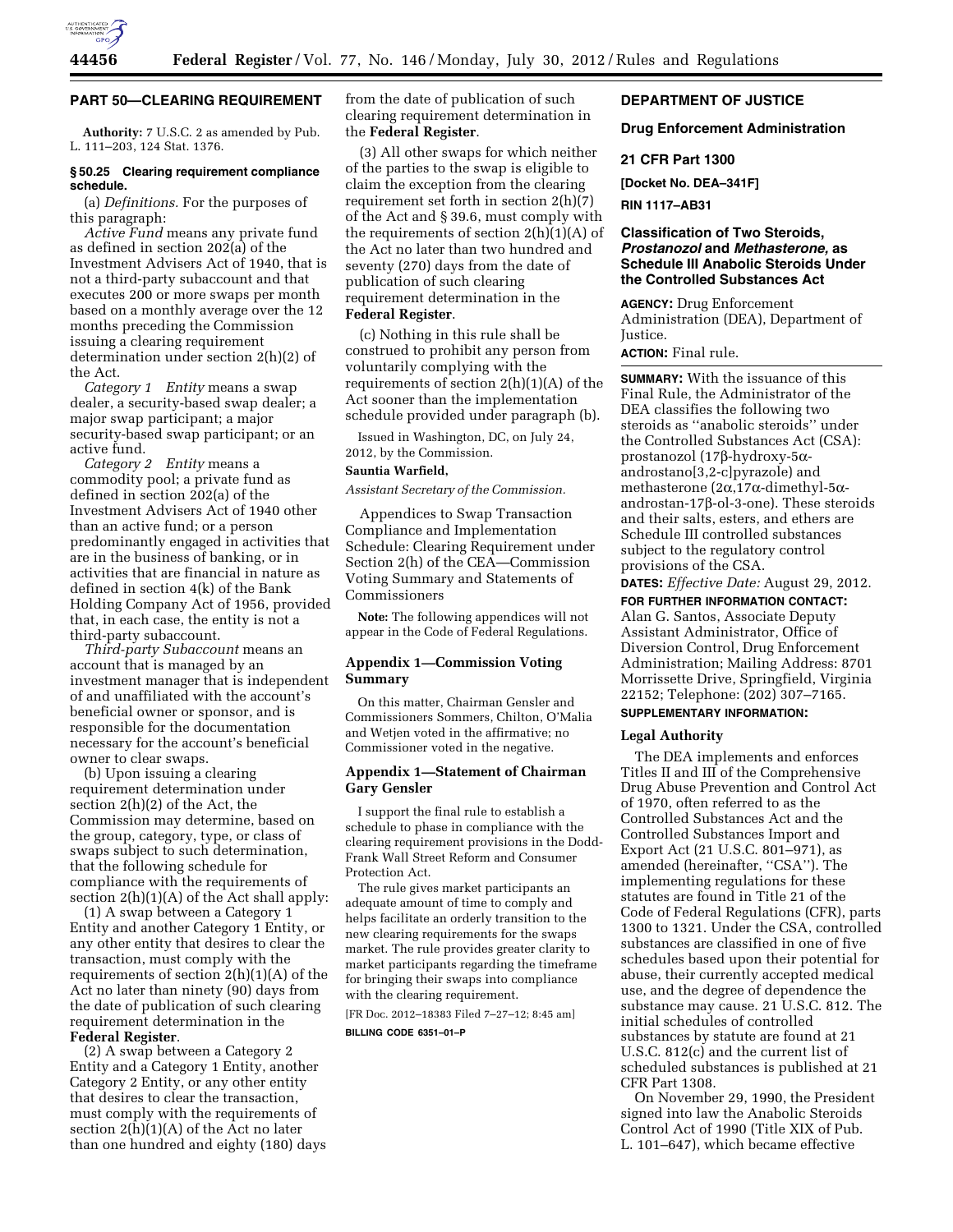February 27, 1991. This law established and regulated anabolic steroids as a class of drugs under Schedule III of the CSA. As a result, a new anabolic steroid is not scheduled according to the procedures set out in 21 U.S.C. 811, but is administratively classified as an anabolic steroid through the rulemaking process if it meets the regulatory definition of an anabolic steroid in 21 CFR 1300.01.

On October 22, 2004, the President signed into law the Anabolic Steroid Control Act of 2004 (Pub. L. 108–358), which became effective on January 20, 2005. Section 2(a) of the Anabolic Steroid Control Act of 2004 amended 21 U.S.C. 802(41)(A) by replacing the existing definition of ''anabolic steroid.'' The Anabolic Steroid Control Act of 2004 classifies a drug or hormonal substance as an anabolic steroid if the following four criteria are met: (A) The substance is chemically related to testosterone; (B) the substance is pharmacologically related to testosterone; (C) the substance is not an estrogen, progestin, or a corticosteroid; and (D) the substance is not dehydroepiandrosterone (DHEA). Any substance that meets these criteria is considered an anabolic steroid and must be listed as a Schedule III controlled substance.

#### **Background**

In a Notice of Proposed Rulemaking (NPRM) published on November 23, 2011 (76 FR 72355), DEA proposed classification of two steroids as Schedule III anabolic steroids under the CSA: Prostanozol and methasterone. DEA believes that prostanozol  $(17\beta$ hydroxy-5a-androstano[3,2-c]pyrazole) and methasterone  $(2\alpha, 17\alpha$ -dimethyl-5 $\alpha$ androstan-17b-ol-3-one) meet this definition of anabolic steroid.

Anabolic steroids are a class of drugs structurally related to the endogenous hormone testosterone that exert androgenic (masculinizing) as well as anabolic (body building) effects. These effects are mediated primarily through binding of the anabolic steroid to the androgen receptor in target tissues (Evans, 2004). Anabolic effects include promotion of protein synthesis in skeletal muscle and bone, while the androgenic effects are characterized by the development of male secondary sexual characteristics such as hair growth, deepening of the voice, glandular activity, thickening of the skin, and central nervous system effects (Kicman, 2008). Anabolic efficacy is characterized by positive nitrogen balance and protein metabolism, resulting in increases in protein synthesis and lean body mass (Evans,

2004). These effects often come at a cost to the healthy individual who experiences clear physical and psychological complications (Trenton and Currier, 2005; Brower, 2002; Hall *et al.,* 2005).

In the United States, only a small number of anabolic steroids are approved for either human or veterinary use. Approved medical uses for anabolic steroids include treatment of androgen deficiency in hypogonadal males, adjunctive therapy to offset protein catabolism associated with prolonged administration of corticosteroids, treatment of delayed puberty in boys, treatment of metastatic breast cancer in women, and treatment of anemia associated with specific diseases (e.g., anemia of chronic renal failure, Fanconi's anemia, and acquired aplastic anemia). However, with the exception of the treatment of male hypogonadism, anabolic steroids are not the first-line treatment due to the availability of other preferred treatment options. DEA is not aware of any legitimate medical use or New Drug Applications (NDA) for the two substances that DEA is proposing to classify by this NPRM as anabolic steroids under the definition set forth under 21 U.S.C. 802(41)(A). Moreover, DEA has been unable to identify any chemical manufacturers currently using these substances as intermediates in their manufacturing processes.

Adverse health effects are associated with abuse of anabolic steroids and depend on several factors (e.g., age, sex, anabolic steroid used, the amount used, and the duration of use) (Hall and Hall, 2005; Quaglio *et al.,* 2009). These include cardiovascular, dermatological, behavioral, hepatic, and gender specific endocrine side effects. Anabolic steroids have direct and indirect impact on the developing adolescent brain and behavior (Sato *et al.,* 2008). Furthermore, adolescent abuse of anabolic steroids may result in stunted growth due to premature closure of the growth plates in long bones.

In adolescent boys, anabolic steroid abuse can cause precocious sexual development. In both girls and women, anabolic steroid abuse induces permanent physical changes such as deepening of the voice, increased facial and body hair growth, menstrual irregularities, and clitoral hypertrophy. In men, anabolic steroid abuse can cause testicular atrophy, decreased sperm count, and sterility. Gynecomastia (i.e., enlargement of the male breast tissue) can develop with the abuse of those anabolic steroids with estrogenic actions. In both men and women, anabolic steroid abuse can damage the liver and may result in high

cholesterol levels, which may increase the risk of strokes and cardiovascular heart attacks. Furthermore, anabolic steroid abuse is purported to induce psychological effects such as aggression, increased feelings of hostility, and psychological dependence and addiction (Brower, 2002; Kanayama *et al.,* 2008).

Upon abrupt termination of long-term anabolic steroid abuse, a withdrawal syndrome may appear including severe depression. Additionally, polysubstance abuse is routinely associated with anabolic steroid abuse, where ancillary drugs, including recreational and prescription drugs, are abused in response to unwanted side effects (Hall *et al.,* 2005; Parkinson *et al.,* 2005; Skarberg *et al.,* 2009).

A review of the scientific literature finds adverse health effects including liver toxicity with renal failure reported in conjunction with methasterone abuse (Shah *et al.,* 2008; Jasiurkowski *et al.,*  2006; Singh *et al.,* 2009; Nasr and Ahmad, 2008; and Krishnan *et al.,*  2009). In March 2006, the U.S. Food and Drug Administration (FDA) issued a Warning Letter in response to adverse health effects associated with the product Superdrol (methasterone). In July 2009, FDA issued a warning regarding bodybuilding products containing steroid or steroid-like substances. In this warning, a product containing the THP ether derivative of prostanozol was named in conjunction with other products presenting safety concerns.

## **Evaluation of Statutory Factors for Classification as an Anabolic Steroid**

With the issuance of this Final Rule, DEA classifies prostanozol (17bhydroxy-5a-androstano[3,2-c]pyrazole) and methasterone  $(2\alpha, 17\alpha$ -dimethyl-5 $\alpha$ androstan-17b-ol-3-one) as anabolic steroids under the definition set forth under 21 U.S.C. 802(41)(A). As noted previously, a drug or hormonal substance is classified as an anabolic steroid by meeting the following four definitional requirements: (A) The substance is chemically related to testosterone; (B) the substance is pharmacologically related to testosterone; (C) the substance is not an estrogen, progestin, or corticosteroid; and (D) the substance is not DHEA.

### *(A) Chemically Related to Testosterone*

To classify a substance as an anabolic steroid, a substance must be chemically related to testosterone. A structure activity relationship (SAR) evaluation for each substance compared the chemical structure of the steroid to that of testosterone. Substances with a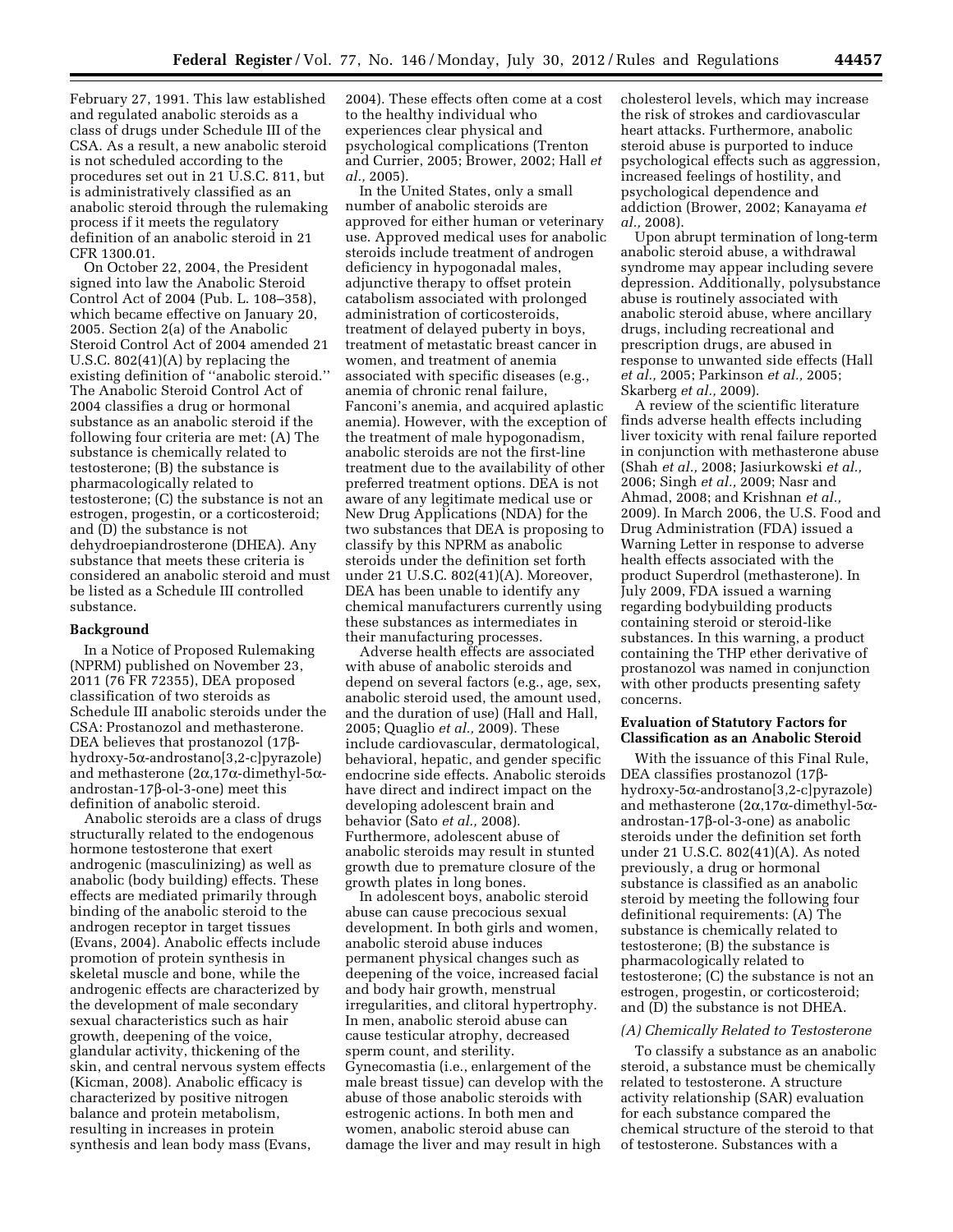structure similar to that of testosterone are predicted to possess comparable pharmacological and biological activity.

Prostanozol is also known by the following name:  $17\beta$ -hydroxy- $5\alpha$ androstano[3,2-c]pyrazole. DEA determined that the chemical structure of prostanozol is similar to testosterone, differing by only the attachment of a pyrazole ring at carbon 2 (C2) and carbon 3 (C3) positions of the androstane skeleton, replacing the C3 keto group and the lack of a double bond between carbon 4 (C4) and carbon 5 (C5) positions. Similar modifications to testosterone's chemical structure have been documented and, in general, they have been found to be well tolerated, displaying both anabolic and androgenic activity (Fragkaki *et al.,*  2009; Vida, 1969). Clinton and coworkers, in their synthesis of prostanozol, described the modification as a fusion of a pyrazole ring to the androstane steroidal nucleus at C2 and C3 (Clinton *et al.,* 1961). Further analysis finds the chemical structure of prostanozol to be very similar to the anabolic steroid stanozolol. The two structures differ only about a  $17\alpha$ methyl group (alpha methyl group attached to carbon 17).

Methasterone is known by the following chemical names:  $2\alpha,17\alpha$ dimethyl-5α-androstan-17β-ol-3-one;  $2\alpha$ ,17 $\alpha$ -dimethyl-17 $\beta$ -hydroxy-5 $\alpha$ androstan-3-one;  $17\alpha$ -methyldrostanolone; methasteron; methyldrostanolone;  $2\alpha,17\alpha$ dimethyldihydrotestosterone; and 2a,17a-dimethyl-etiocholan-17b-ol-3 one. DEA has determined that the chemical structure of methasterone is chemically related to testosterone. The chemical structure of methasterone differs from testosterone by the following three chemical groups: An alpha methyl group at carbon 17 (C17), an alpha methyl group at C2, and the lack of a double bond between spanning C4 and C5. Removal of the C4–C5 double bond (A-ring) and methylation at the C2 and C17 positions has been shown to increase anabolic activity (Zaffroni, 1960; Fragkaki *et al.,* 2009). Furthermore, methyl group substitution at the C2 and C17 has been reported to impair aromatization, thus, prolonging the anabolic effect (Fragkaki *et al.,*  2009).

### *(B) Pharmacologically Related to Testosterone*

A substance must also be pharmacologically related to testosterone (i.e., produce similar biological effects) to be classified as a Schedule III anabolic steroid. The pharmacology of a steroid, as related to

testosterone, can be established by performing one or more of the following androgenic and anabolic activity assays: ventral prostate assay, seminal vesicle assay, levator ani assay, and androgen receptor binding and efficacy assays. These assays are described below.

*Ventral Prostate Assay, Seminal Vesicle Assay, and Levator Ani Assay:*  The classic scientific procedure for evaluating androgenic (masculinizing) and anabolic (muscularizing) effects of a steroid is the ventral prostate assay, seminal vesicle assay, and levator ani assay. This testing paradigm allows for the direct comparison to testosterone. Select male accessory tissues (i.e., the ventral prostate, seminal vesicles, and levator ani muscle) are testosterone sensitive, specifically requiring testosterone to grow and remain healthy. Upon the removal of the testes (i.e., castration), the primary endogenous source of testosterone is eliminated causing the atrophy of the ventral prostate, seminal vesicles, and levator ani muscle (Eisenberg *et al.,*  1949; Nelson *et al.,* 1940; Scow, 1952; Wainman and Shipounoff, 1941). Numerous scientific studies have demonstrated the ability of exogenous testosterone or a pharmacologically similar steroid administered to rats following castration to maintain the normal weight and size of all three testosterone sensitive organs (Biskind and Meyer, 1941; Dorfman and Dorfman, 1963; Dorfman and Kincl, 1963; Kincl and Dorfman, 1964; Nelson *et al.,* 1940; Scow, 1952; Wainman and Shipounoff, 1941). Thus, a steroid with testosterone-like activity will also prevent the atrophy of these three testosterone-dependent organs in castrated rats.

Castrated male rats are administered the steroid for a number of days, then the rats are euthanized and the previously described tissues are excised and weighed. Tissue weights from the three animal test groups are compared, castrated animals alone, castrated animals receiving the steroid, and healthy intact animals (control), to assess anabolic and androgenic activity. A reduction in tissue weights relative to the control group suggests a lack of androgenic and/or anabolic activity. An increase in tissue weights relative to the castrated rats receiving no steroid suggests an androgenic and/or anabolic effect.

*Androgen Receptor Binding and Efficacy Assay:* Anabolic steroids bind with the androgen receptor to exert their biological effect. Affinity for the receptor is evaluated in the receptor binding assay, while the transactivation (functional) assay provides additional

information as to both affinity and ability to activate the receptor. Receptor binding and transactivation studies are valuable tools in evaluating pharmacological activity and drawing comparisons to other substances. A steroid displaying affinity for the androgen receptor and properties of being an agonist in transactivation studies is determined to be pharmacologically similar to testosterone.

Studies used to evaluate anabolic steroids are the androgen receptor binding assay and the androgen receptor transactivation assay. Both are wellestablished and provide significant utility in evaluating steroids for affinity to their biological target and the modulation of activity. The androgen receptor binding assay provides specific detail as to the affinity of a steroid for the androgen receptor (biological target of anabolic steroids). To assess further whether the steroid is capable of activating the androgen receptor, the androgen receptor transactivation assay evaluates the binding of a steroid to the androgen receptor and subsequent interaction with DNA. In this study, transcription of a reporter gene provides information as to a steroid's ability to modulate a biological event. This activity measurement provides information as to the potency of a steroid to bind to a receptor and either initiate or inhibit the transcription of the reporter gene. The androgen receptor binding assay and androgen receptor transactivation assay are highly valuable tools in assessing the potential activity of a steroid and comparing the activity to testosterone.

*Results of the Androgenic and Anabolic Activity Assays:* DEA reviewed the published scientific literature, and pharmacological studies were undertaken to collect additional information on prostanozol and methasterone in several different androgenic and anabolic activity assays. Findings from these studies indicate that in addition to being structurally similar to testosterone, prostanozol and methasterone have similar pharmacological activity as testosterone.

#### Prostanozol

The chemical synthesis and anabolic and androgenic effects of prostanozol  $(17\beta$ -hydroxy-5 $\alpha$ -androstano[3,2c]pyrazole) were published in 1961 (Clinton *et al.,* 1961). Clinton and coworkers evaluated the anabolic activity by means of nitrogen balance and androgenic activity based on weight changes of the ventral prostrate of prostanozol upon subcutaneous administration to rats with the reference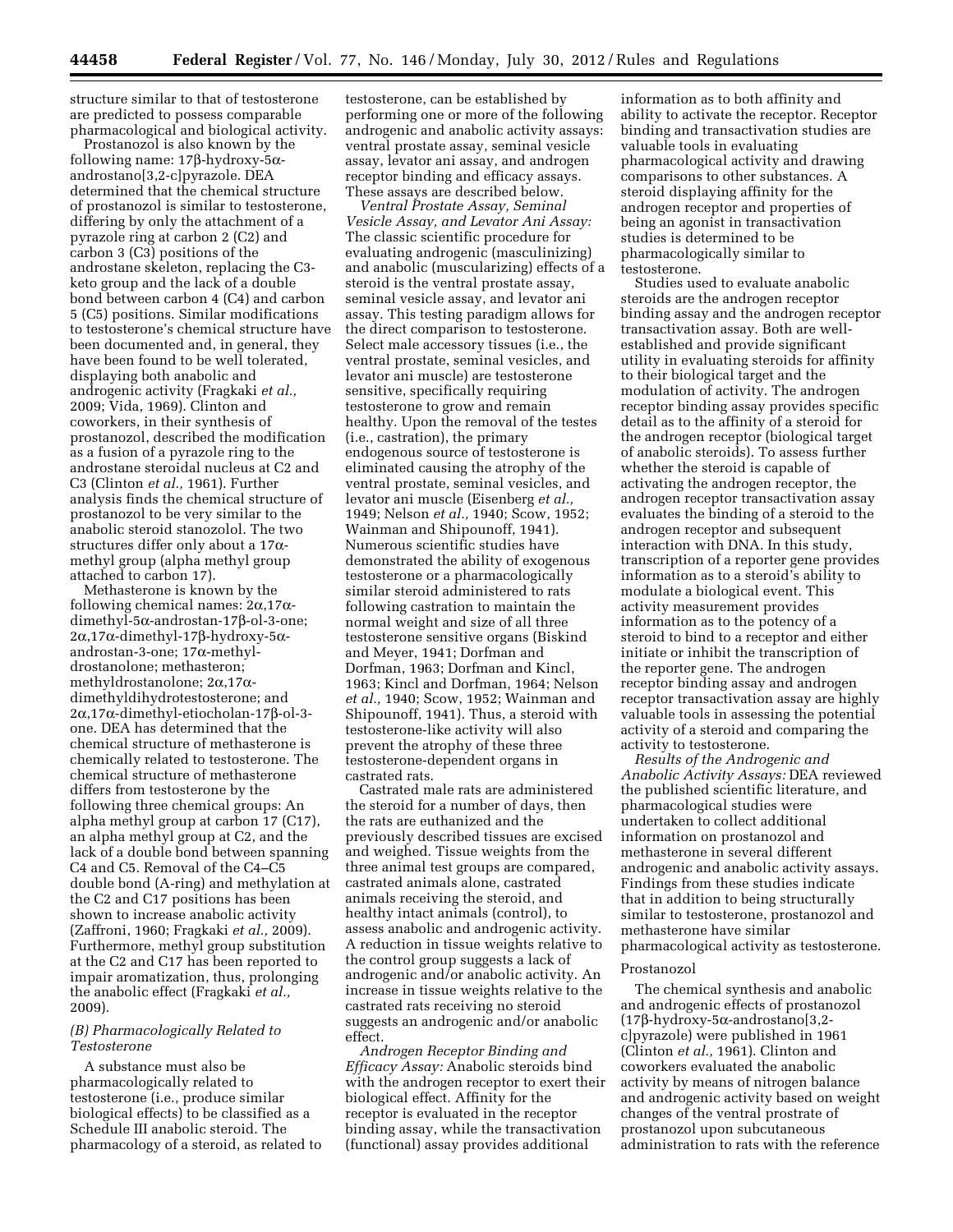standard testosterone propionate. The potency ratio of anabolic activity to androgenic activity for prostanozol was reported to be eight (Clinton *et al.,*  1961). In another study, prostanozol was reported to have approximately the same relative binding affinity for human sex steroid binding protein as testosterone (Cunningham *et al.,* 1981).

To build on these findings, a pharmacological study 1 was conducted to evaluate the anabolic and androgenic effects of prostanozol in castrated male rats. Results were compared to testosterone by a similar protocol. Administration of prostanozol to castrated male rats by subcutaneous injection prevented the atrophy (loss in weight) of the ventral prostate, seminal vesicles, and levator ani muscle.1 These testosterone sensitive tissues experienced increases in weight comparable to testosterone in castrated male rats. Results from this study support that prostanozol possesses both androgenic and anabolic activity. Additional studies were conducted to further assess prostanozol's anabolic effect. In a competitive binding assay, prostanozol was found to possess affinity for the androgen receptor comparable to testosterone.<sup>1</sup> In the androgen receptor transactivation assay, prostanozol displayed increased activity relative to testosterone.1 Effects elicited by prostanozol in this transactivation assay were consistent and comparable to those of testosterone. Taken together, data from in vitro and in vivo assays indicate the pharmacology of prostanozol to be similar to testosterone.

## Methasterone

The synthesis of methasterone  $(2\alpha, 17\alpha$ -dimethyl-5 $\alpha$ -androstan-17 $\beta$ -ol-3-one) was reported in 1956 and the anabolic activity in 1959 (Ringold and Rosenkranz, 1956; Ringold *et al.,* 1959). Methasterone was described as a potent anabolic agent exhibiting weak androgenic activity in the castrated male rat (Ringold *et al.,* 1959). Zaffaroni and coworkers reported methasterone possessed one-fifth the androgenic activity and four times the anabolic activity of the anabolic steroid methyltestosterone, when administered orally to the experimental animal (Zaffaroni *et al.*, 1960).

Additional pharmacological studies were undertaken to further evaluate the androgenic and anabolic effects of methasterone.1 Methasterone was administered subcutaneously and orally to castrated male rats. By both routes of

administration, methasterone prevented the atrophy (loss in weight) of ventral prostate, seminal vesicles, and levator ani muscle. Tissue weight increases for the castrated methasterone-treated animals were comparable to the castrated rats treated with testosterone and methyltestosterone. These results were consistent with earlier findings that methasterone is anabolic and androgenic (Zaffaroni, 1960; Ringold *et al.,* 1959). Functional assays were also undertaken to further evaluate methasterone.1 Methasterone displayed affinity for the androgen receptor comparable to testosterone in a competitive binding assay.1 In the androgen receptor transactivation assay, methasterone displayed increased activity relative to testosterone.1 Effects elicited by methasterone in the androgen transactivation assay were consistent and comparable to those of testosterone. Collectively, in vivo and in vitro results indicate that the pharmacology of methasterone is similar to testosterone.

## *(C) Not Estrogens, Progestins, and Corticosteroids*

DEA has determined that prostanozol and methasterone are unrelated to estrogens, progestins, and corticosteroids. DEA evaluated the SAR for each of the substances. The chemical structure of each substance was compared to that of estrogens, progestins, and corticosteroids, since chemical structure can be related to its pharmacological and biological activity. DEA found that these two substances lack the necessary chemical structures to impart significant estrogenic activity (e.g., aromatic A ring) (Duax *et al.,* 1988; Jordan *et al.,* 1985; Williams and Stancel, 1996), progestational activity (e.g., 17b-alkyl group) (Williams and Stancel, 1996), or corticosteroidal activity (e.g.,  $17\beta$ -ketone group or  $11\beta$ hydroxyl group) (Miller *et al.,* 2002). Furthermore, methasterone was reported to display anti-estrogenic activity in mouse assay to assess estrogen stimulated uterine growth (Dorfman *et al.,* 1961). To assess the estrogenic, progestational, and corticosteroid activity of prostanozol and methasterone, these substances were evaluated in receptor binding and functional transactivation assays. Prostanozol and methasterone showed low binding affinity for the estrogen, progesterone, and glucocorticoid receptors. Furthermore, these steroids displayed low to no transactivation mediated by the estrogen receptors, progesterone receptors, or glucocorticoid receptors. Therefore, based on these data, prostanozol and

methasterone are not estrogens, progestins, or corticosteroids and these anabolic steroids are not exempt from control on this basis.

### *(D) Not Dehydroepiandrosterone*

Dehydroepiandrosterone, also known as DHEA, is exempt from control as an anabolic steroid by definition (21 U.S.C. 802(41)(A)). Prostanozol and methasterone are not dehydroepiandrosterone and therefore, are not exempt from control on this basis.

### **Comments Received**

On November 23, 2011, DEA published a NPRM (76 FR 72355) to classify prostanozol and methasterone as Schedule III anabolic steroids. The proposed rule provided an opportunity for all interested persons to submit their comments on or before January 23, 2012. In response to the request, DEA received three comments.

*Comment:* One commenter disagreed that anabolic steroids, and in particular those encountered in dietary supplements, should be placed in Schedule III of the CSA. He indicated that classifying these substances as Schedule III anabolic steroids would force the public to procure other, nonregulated and unsafe substitutes from illicit sources in the future, and that DEA should employ an alternate method of regulation.

*DEA Response:* DEA disagrees with this comment. As stated in the NPRM and this Final Rule, these substances were found to be similar in structure and pharmacology to testosterone through substantive scientific evaluation and investigation. Further, the United States Food and Drug Administration has issued multiple warnings regarding dietary supplements, especially concerning contamination through novel synthetic steroids that do not qualify as dietary ingredients.

Regarding the commenter's request for alternative regulation of these substances. DEA regulates the manufacture, importation, export, distribution, and sale of controlled substances for medical, scientific, or other legitimate uses pursuant to the CSA. These substances have not been approved as safe for human consumption and, despite the commenter's unsubstantiated and factually inaccurate claims of their benefits, should neither be consumed nor should other unapproved substances ever be sought from any source, illicit or otherwise.

The additional remarks this commenter made regarding a perceived

<sup>&</sup>lt;sup>1</sup>The study by Bioqual, Inc., Rockville, MD, may be found at *<http://www.regulations.gov>* in the electronic docket associated with this rulemaking.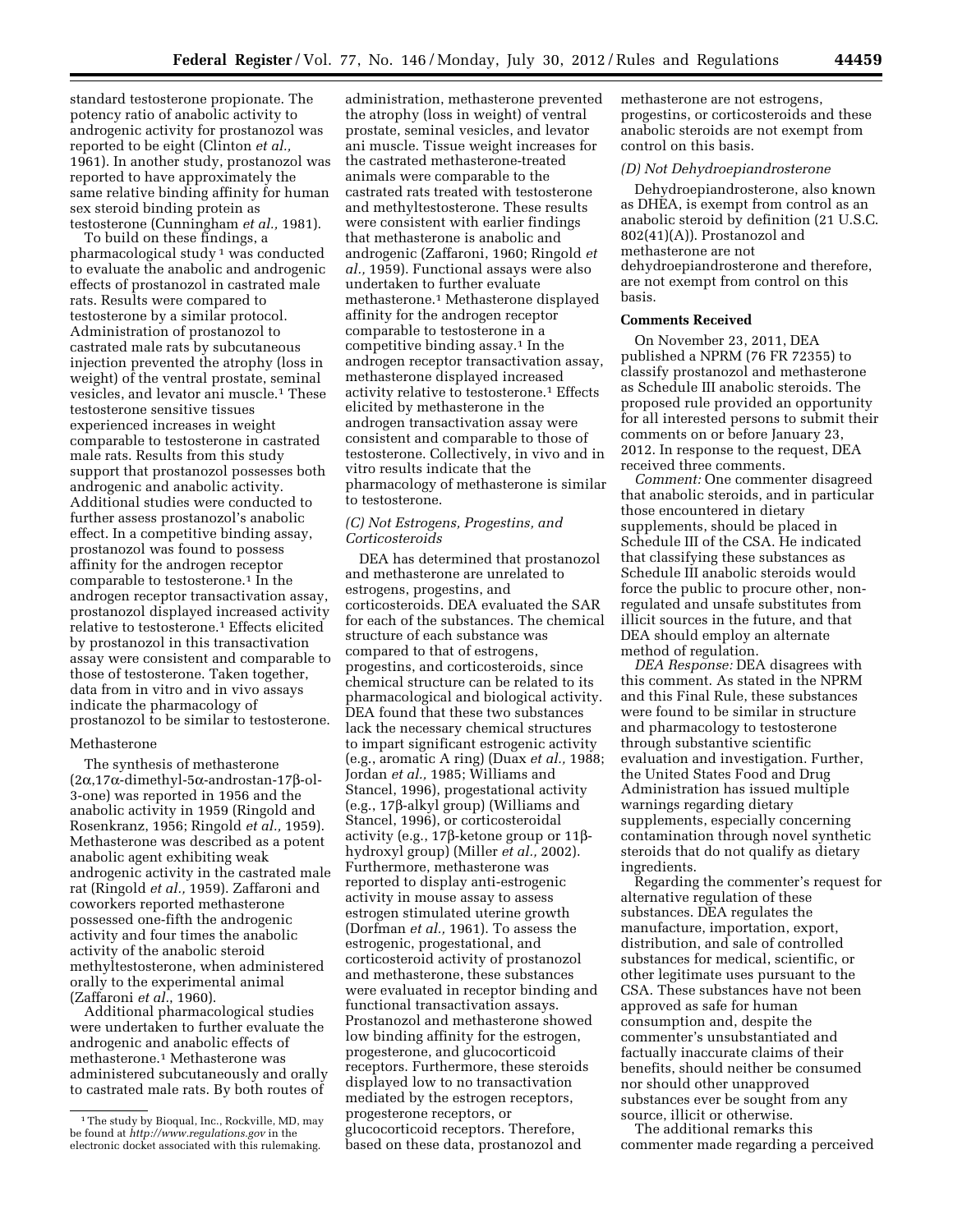disparity between men and women in access to hormonal products, and other perceived problems with the regulation of substances by the government, are not germane to this rulemaking.

*Comment:* Two separate commenters agreed placement of these two substances under the CSA was appropriate as provided per the Anabolic Steroid Control Act of 2004.

*DEA Response:* DEA appreciates the support for this rulemaking. As discussed above, prostanozol and methasterone are similar in structure and pharmacology to testosterone and are not approved for human consumption. DEA believes their placement into Schedule III as anabolic steroids will provide the appropriate safeguards to limit their availability to and prevent their abuse by the public.

#### **Conclusion**

After evaluation of the statutory factors above and consideration of the comments to the NPRM, DEA concludes that prostanozol and methasterone meet the CSA definition of ''anabolic steroid'' because each substance is: (A) Chemically related to testosterone; (B) pharmacologically related to testosterone; (C) not an estrogen, progestin, or a corticosteroid; and (D) not DHEA (21 U.S.C. 802(41)). Once a substance is determined to be an anabolic steroid, DEA has no discretion regarding the placement of these substances into Schedule III of the CSA.

## **Impact of Classification as Anabolic Steroids**

With the publication of this Final Rule, DEA classifies prostanozol (17bhydroxy-5a-androstano[3,2-c]pyrazole) and methasterone  $(2\alpha, 17\alpha$ -dimethyl-5 $\alpha$ androstan-17b-ol-3-one) as Schedule III anabolic steroids subject to the CSA. Any person who manufactures, distributes, dispenses, imports, or exports prostanozol or methasterone, or who engages in research or conducts instructional activities with respect to these two substances, will be required to obtain a Schedule III registration in accordance with the CSA and its implementing regulations.

As of the effective date of this Final Rule, the manufacture, import, export, distribution, or sale of prostanozol or methasterone, except by DEA registrants, is a violation of the CSA that may result in imprisonment and fines (see, *e.g.,* 21 U.S.C. 841 and 960). Possession of these two steroids, unless legally obtained, is also subject to criminal penalties pursuant to 21 U.S.C. 844.

Manufacturers and importers of these two substances will be required to

register with DEA and will be permitted to distribute these substances only to other DEA registrants. Only persons registered as dispensers will be allowed to dispense these substances to end users. The CSA defines a practitioner as ''a physician, dentist, veterinarian, scientific investigator, pharmacy, hospital, or other person licensed, registered, or otherwise permitted, by the United States or the jurisdiction in which he practices or does research, to distribute, dispense, conduct research with respect to, administer, or use in teaching or chemical analysis, a controlled substance in the course of professional practice or research.'' 21 U.S.C. 802(21). At present, there are no approved medical uses for these two substances. Until a manufacturer applies to the FDA and gains approval for products containing these substances, no person may dispense them in response to a prescription.

Additionally, these two substances may only be imported for medical, scientific, or other legitimate uses (21 U.S.C. 952(b)) under an import declaration filed with DEA (21 CFR 1312.18). Importation of these substances will be illegal unless the person importing these substances is registered with DEA as an importer or researcher and files the required declaration for each shipment. Any individual who purchases either of these substances directly from foreign companies and has them shipped to the United States will be considered to be importing even if the steroids are intended for personal use. Illegal importation of these substances will be a violation of the CSA that may result in imprisonment and fines pursuant to 21 U.S.C. 960.

### **Requirements for Handling Substances Defined as Anabolic Steroids**

As of the effective date of this Final Rule, prostanozol and methasterone are subject to CSA regulatory controls and the administrative, civil, and criminal sanctions applicable to the manufacture, distribution, dispensing, importation, and exportation of a Schedule III controlled substance, including the following:

*Registration.* Any person who manufactures, distributes, dispenses, imports, exports, or engages in research or conducts instructional activities with a substance defined as an anabolic steroid, or who desires to engage in such activities, will be required to be registered to conduct such activities with Schedule III controlled substances in accordance with 21 CFR Part 1301.

*Security.* Substances defined as anabolic steroids will be subject to Schedule III security requirements and will be required to be manufactured, distributed, and stored in accordance with 21 CFR 1301.71, 1301.72(b), (c), and (d), 1301.73, 1301.74, 1301.75(b) and (c), 1301.76 and 1301.77.

*Labeling and Packaging.* All labels and labeling for commercial containers of substances defined as anabolic steroids will be required to comply with the requirements of 21 CFR 1302.03– 1302.07.

*Inventory.* Every registrant required to keep records and who possesses any quantity of any substance defined as an anabolic steroid will be required to keep an inventory of all stocks of the substances on hand pursuant to 21 U.S.C. 827 and 21 CFR 1304.03, 1304.04 and 1304.11. Every registrant who desires registration in Schedule III for any substance defined as an anabolic steroid will be required to conduct an inventory of all stocks of the substances on hand at the time of registration.

*Records.* All registrants will be required to keep records, as generally provided in 21 U.S.C. 827(a) and specifically pursuant to 21 CFR 1304.03, 1304.04, 1304.05, 1304.21, 1304.22, and 1304.23.

*Prescriptions.* All prescriptions for these Schedule III substances or for products containing these Schedule III substances, if approved in the future by FDA, will be required to be issued pursuant to 21 U.S.C. 829(b) and 21 CFR 1306.03–1306.06 and 1306.21–1306.27. All prescriptions for these Schedule III compounds or for products containing these Schedule III substances, if authorized for refilling, will be limited to five refills within six months of the date of issuance of the prescription. Controlled substance dispensing via the Internet will have to comply with 21 U.S.C. 829(e).

*Importation and Exportation.* All importation and exportation of any substance defined as an anabolic steroid will be required to be in compliance with 21 U.S.C. 952(b), 953(e), and 21 CFR Part 1312.

*Disposal.* Persons who possess substances that become classified as anabolic steroids and who wish to dispose of them rather than becoming registered to handle them should contact their local DEA Diversion field office for assistance in disposing of these substances legally pursuant to 21 CFR 1307.21. The DEA Diversion field office will provide the person with instructions regarding the disposal. A list of local DEA Diversion field offices may be found at *[http://](http://www.deadiversion.usdoj.gov)* 

*[www.deadiversion.usdoj.gov](http://www.deadiversion.usdoj.gov). Criminal Liability.* Any activity with any substance defined as an anabolic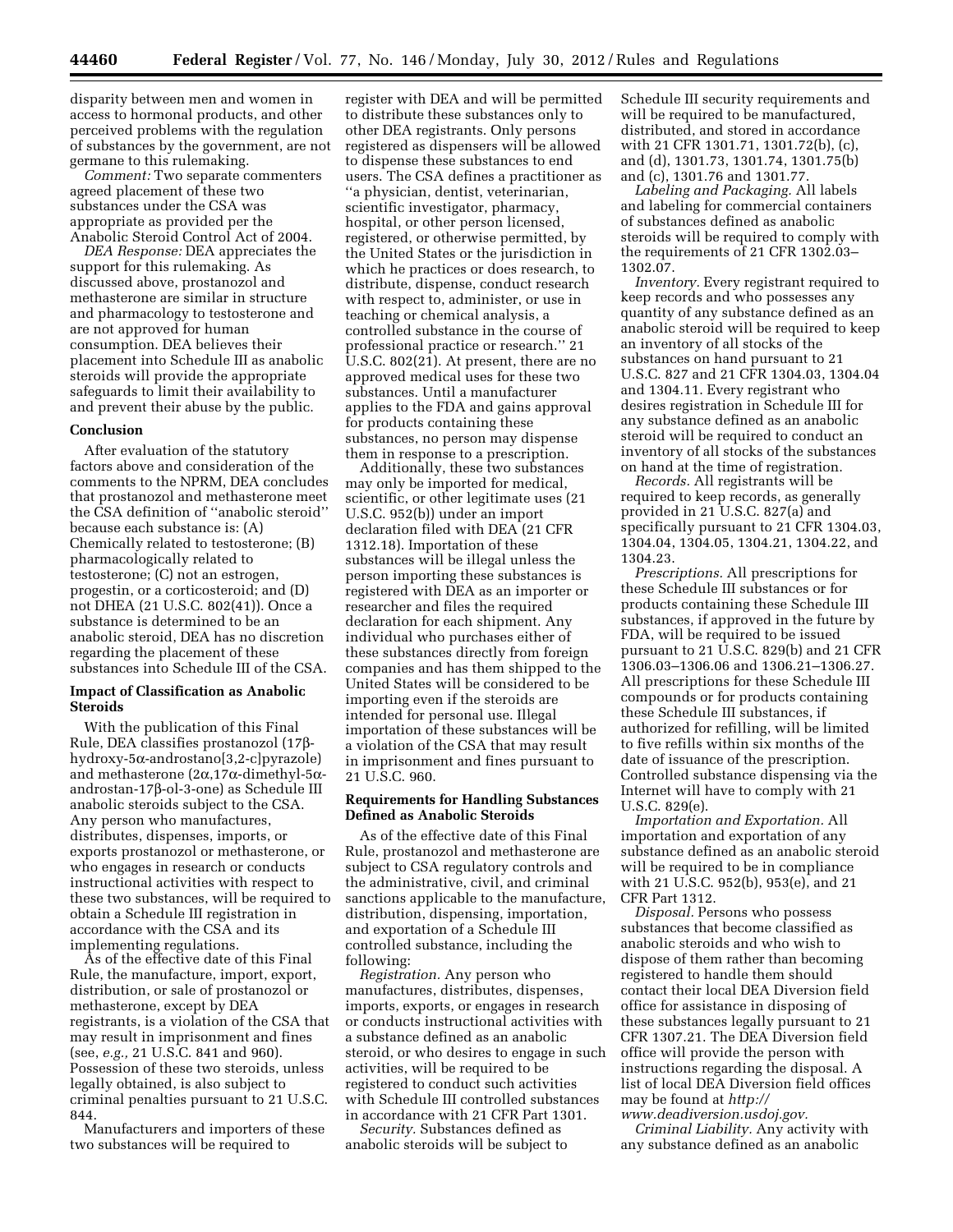steroid not authorized by, or in violation of, the Controlled Substances Act or the Controlled Substances Import and Export Act will be unlawful.

#### **Regulatory Analyses**

## *Regulatory Flexibility Act*

The Administrator hereby certifies that this rulemaking has been drafted in accordance with the Regulatory Flexibility Act (5 U.S.C. 601–612). This regulation will not have a significant economic impact on a substantial number of small entities. As of March 2010, DEA had identified approximately 75 dietary supplements that were currently or had been promoted for building muscle and increasing strength that purported to contain prostanozol or methasterone. Thirteen dietary supplements were purported to contain prostanozol and 62 dietary supplements were purported to contain methasterone. These dietary supplements are marketed and sold over the Internet.

The manufacturers and distributors of dietary supplements purported to contain prostanozol and methasterone also sell a variety of other dietary supplements. DEA has identified a substantial number of Internet distributors that sell these dietary supplements. However, these distributors also sell a variety of other nutritional products. Without information on the percentage of revenues derived from these dietary supplements, DEA is not able to determine the economic impact of the removal of these dietary supplements alone on the business of the firms. These steroids have been the focus of warning letters issued by the FDA. However, products continue to be marketed despite these warnings. DEA has not been able to identify any chemical manufacturers that are currently using these substances as intermediates in their manufacturing process(es). As of March 2010, DEA had identified 13 chemical manufacturers and distributors that sell at least one of the two steroids. Most of these companies are located in China and sell a variety of other anabolic steroids. DEA notes that, as the vast majority of entities handling these substances are Internet based, it is virtually impossible to accurately quantify the number of persons handling these substances at any given time. DEA has not identified any company based in the United States that manufactures or distributes these substances. DEA notes, upon placement into Schedule III, these substances may be used for analytical purposes. These companies are registered with DEA and

are already in compliance with the CSA and DEA implementing regulations regarding the handling of Schedule III substances.

## *Executive Orders 12866 and 13563*

This rulemaking has been drafted in accordance with the principles of Executive Order 12866, 1(b), as reaffirmed by Executive Order 13563. This rule is not a significant regulatory action but has been reviewed by the Office of Management and Budget. As discussed above, the effect of this rule will be to remove products containing these substances from the over-thecounter marketplace. DEA has no basis for estimating the size of the market for these products. DEA notes, however, that virtually all of the substances are imported. According to U.S. International Trade Commission data, the import value of all anabolic steroids in 2009 was \$5.9 million. These two substances would be a subset of those imports. The total market for products containing these substances, therefore, is probably quite small. Moreover, DEA believes that the importation of these two substances is for illegitimate purposes.

The benefit of controlling these substances is to remove from the marketplace substances that have dangerous side effects and no legitimate medical use in treatment in the United States. As discussed in detail above, these substances can produce serious health effects in adolescents and adults. If medical uses for these substances are developed and approved, the drugs would be available as Schedule III controlled substances in response to a prescription issued by a medical professional for a legitimate medical purpose. Until that time, however, this action will bar the importation, exportation, and sale of these two substances except for legitimate research or industrial uses.

## *Executive Order 12988*

This regulation meets the applicable standards set forth in Sections 3(a) and 3(b)(2) of Executive Order 12988 Civil Justice Reform.

### *Executive Order 13132*

This rulemaking does not preempt or modify any provision of State law; nor does it impose enforcement responsibilities on any State; nor does it diminish the power of any State to enforce its own laws. Accordingly, this rulemaking does not have federalism implications warranting the application of Executive Order 13132.

## *Executive Order 13175*

This rule will not have tribal implications and will not impose substantial direct compliance costs on Indian tribal governments.

#### *Paperwork Reduction Act*

This rule regulates two anabolic steroids, which are neither approved for medical use in humans nor approved for administration to cattle or other nonhumans. Only chemical manufacturers who may use these substances as chemical intermediates for the synthesis of other steroids would be required to register with DEA under the CSA. However, DEA has not been able to identify any chemical manufacturers that are currently using these substances as intermediates in their manufacturing processes. Thus DEA does not expect this rule to impose any additional paperwork burden on the regulated industry.

#### *Unfunded Mandates Reform Act of 1995*

This rule will not result in the expenditure by state, local, and tribal governments, in the aggregate, or by the private sector, of \$136,000,000 or more (adjusted for inflation) in any one year, and will not significantly or uniquely affect small governments. Therefore, no actions were deemed necessary under the provisions of the Unfunded Mandates Reform Act of 1995, 2 U.S.C. 1532.

# **List of Subjects in 21 CFR Part 1300**

Chemicals, Drug traffic control. For the reasons set out above, 21 CFR part 1300 is amended as follows:

### **PART 1300—DEFINITIONS**

■ 1. The authority citation for part 1300 continues to read as follows:

**Authority:** 21 U.S.C. 802, 821, 829, 871(b), 951, 958(f).

- 2. In § 1300.01, the definition of *Anabolic steroid* under paragraph (b) is amended by:
- A. Redesignating paragraphs (32)
- through (63) as (33) through (64),
- B. Adding a new paragraph (32),
- C. Further redesignating newly
- designated paragraphs (58) through (64) as (59) through (65), and
- D. Adding new paragraph (58). The additions read as follows:

#### **§ 1300.01 Definitions relating to controlled substances.**

- \* \* \* \* \* (b) \* \* \*
	- *Anabolic steroid* \* \* \*
- (32) Methasterone (2 $\alpha$ ,17 $\alpha$ -dimethyl- $5\alpha$ -androstan-17 $\beta$ -ol-3-one)
- \* \* \* \* \*